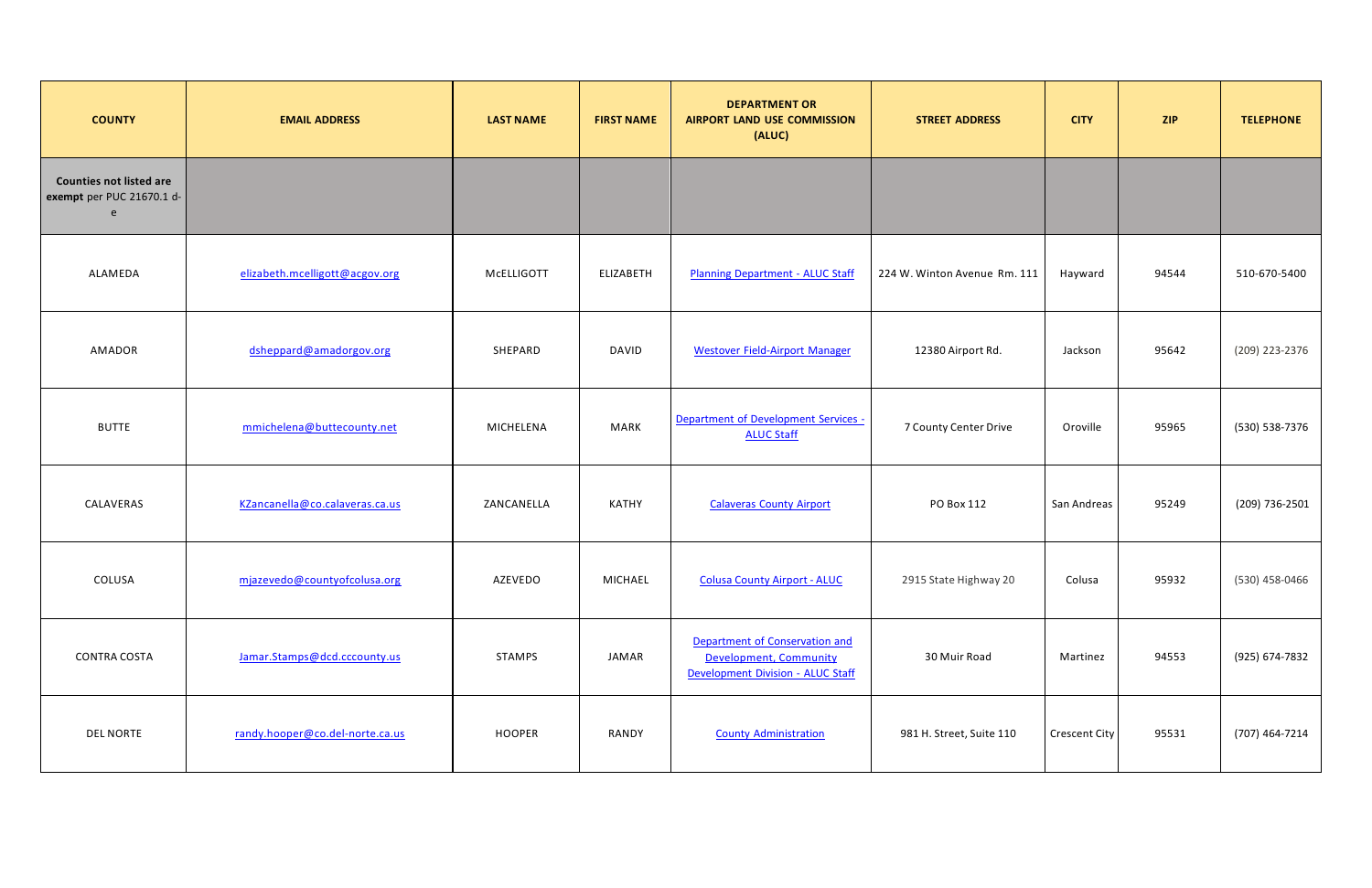| <b>COUNTY</b>   | <b>EMAIL ADDRESS</b>          | <b>LAST NAME</b> | <b>FIRST NAME</b>  | <b>DEPARTMENT OR</b><br><b>AIRPORT LAND USE COMMISSION</b><br>(ALUC)                        | <b>STREET ADDRESS</b>         | <b>CITY</b>      | <b>ZIP</b> | <b>TELEPHONE</b>           |
|-----------------|-------------------------------|------------------|--------------------|---------------------------------------------------------------------------------------------|-------------------------------|------------------|------------|----------------------------|
| EL DORADO       | wdeloria@edctc.org            | DELORIA          | <b>WOODY</b>       | <b>El Dorado County Transportation</b><br><b>Commission/ Airport Land Use</b><br>Commission | 2828 Easy Street, Suite 1     | Placerville      | 95667      | (530) 642-5263             |
| FRESNO          | brendav@fresnocog.org         | VEENENDAAL       | <b>BRENDA</b>      | <b>Airport Land Use Commission</b>                                                          | 2035 Tulare Street, Suite 201 | Fresno           | 93721      | (559) 233-4148<br>Ext. 219 |
| GLENN           | planning@countyofglenn.net    | GOMES            | MATTHEW            | <b>Glenn County Planning and Public</b><br><b>Works Agency - ALUC Staff</b>                 | 777 N. Colusa Street          | Willows          | 95988      | (530)934-6530              |
| HUMBOLDT        | croggatz@co.humboldt.ca.us    | ROGGATZ          | CODY               | <b>Director - Humboldt County Airports</b>                                                  | 3561 Boeing Ave,              | McKinleyville    | 95519      | 707-839-5401               |
| <b>IMPERIAL</b> | Jimminnick@co.imperial.ca.us  | <b>MINNICK</b>   | Jim                | <b>Planning Department</b><br><b>Airport Land Use Commission</b>                            | 801 Main Street               | El Centro        | 92243      | (442) 265-1736             |
| <b>INYO</b>     | jhart@inyocounty.us           | <b>HART</b>      | <b>JOSH</b>        | <b>Planning Department - ALUC Staff</b>                                                     | 168 N. Edwards Street         | Independenc<br>e | 93526      | (760) 878-0268             |
| KERN            | MynkC@co.kern.ca.us           | MYNK, AICP       | <b>CHRISTOPHER</b> | <b>Planning &amp; Community Development</b><br><b>Department - ALUC Staff</b>               | 2700 M Street, Suite 100      | Bakersfield      | 93301      | (661) 862-8607             |
| KINGS           | teresa.nickell@co.kings.ca.us | NICKELL          | TERESA             | <b>Kings County Assoc. of Govts</b>                                                         | 339 W. D Street, Suite B      | Lemoore          | 93245      | (559) 852-2654             |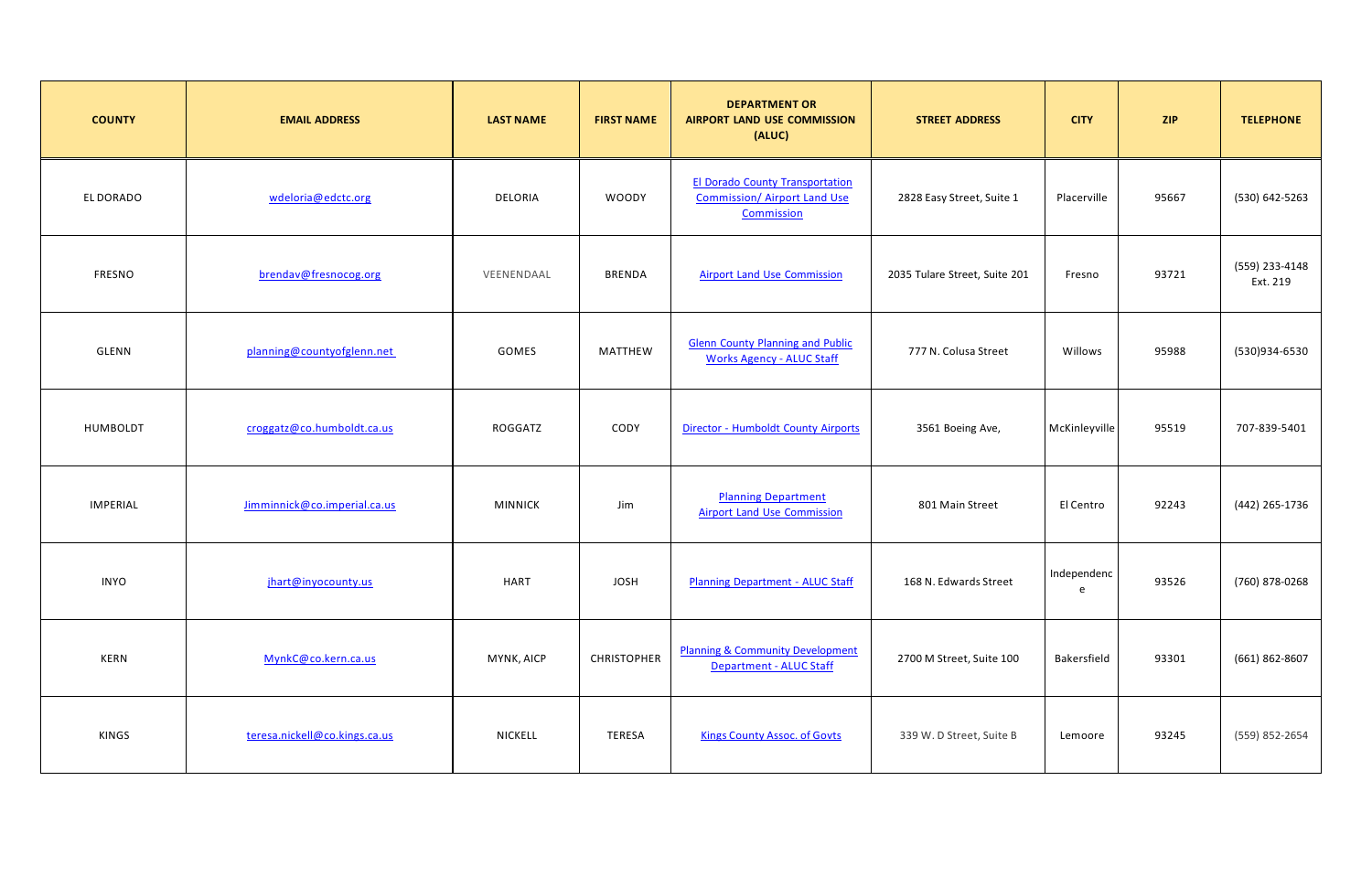| <b>COUNTY</b>                                                                                              | <b>EMAIL ADDRESS</b>            | <b>LAST NAME</b> | <b>FIRST NAME</b> | <b>DEPARTMENT OR</b><br><b>AIRPORT LAND USE COMMISSION</b><br>(ALUC)                                        | <b>STREET ADDRESS</b>                          | <b>CITY</b> | <b>ZIP</b> | <b>TELEPHONE</b>            |
|------------------------------------------------------------------------------------------------------------|---------------------------------|------------------|-------------------|-------------------------------------------------------------------------------------------------------------|------------------------------------------------|-------------|------------|-----------------------------|
| LAKE                                                                                                       | CDD@lakecountyca.gov            | DEVELOPMENT      | COMMUNITY         | <b>Planning Department - ALUC Staff</b>                                                                     | 255 N. Forbes Street                           | Lakeport    | 95453      | (707) 263-2221              |
| LASSEN                                                                                                     | GNorwood@co.lassen.ca.us        | <b>NORWOOD</b>   | GAYLON            | <b>Lassen County Planning &amp; Building</b><br><b>Services Department</b>                                  | 707 Nevada Street, Suite 5                     | Susanville  | 96130      | (530) 251-8269              |
| <b>LOS ANGELES COUNTY</b><br><b>Regional Planning is the</b><br>designated ALUC<br>ALUC per PUC 21670.1(b) | Bdurbin@planning.lacounty.gov   | <b>DURBIN</b>    | <b>BRUCE</b>      | Department of Regional Planning                                                                             | 320 W. Temple Street, 13th Floor,<br>Room 1357 | Los Angeles | 90012-3225 | 213-974-6432                |
| MADERA                                                                                                     | mcplanning@maderacounty.com     | DEPARTMENT       | PLANNING          | <b>Community &amp; Economic Development</b><br><b>Planning and Building Division - ALUC</b><br><b>Staff</b> | 200 W. Fourth Street, Suite 3100               | Madera      | 93637      | (559) 675-7821              |
| <b>MARIN</b>                                                                                               | amosher@marincounty.org         | <b>HILDA</b>     | ANA               | <b>Community Development Agency,</b><br><b>Planning Department - ALUC Staff</b>                             | 3501 Civic Center Drive, Room 308              | San Rafael  | 94903      | (415) 473-6269              |
| <b>MARIPOSA</b>                                                                                            | mpa-airport@mariposacounty.org  | <b>FOUCHT</b>    | <b>JESSE</b>      | <b>Planning Department</b>                                                                                  | 5100 Bullion Street                            | Mariposa    | 95338      | 209-742-1216                |
| MENDOCINO                                                                                                  | gronendykek@mendocinocounty.org | GRONENDYKE       | <b>KEITH</b>      | <b>Planning and Building Services</b>                                                                       | 860 N. Bush Street                             | Ukiah       | 95482      | 707-234-6650                |
| MERCED                                                                                                     | onewmen@co.merced.ca.us         | NEWMEN           | OKSANA            | <b>Planning Department - ALUC Staff</b>                                                                     | 2222 M. Street                                 | Merced      | 95340      | (209) 385-7654<br>Ext. 4415 |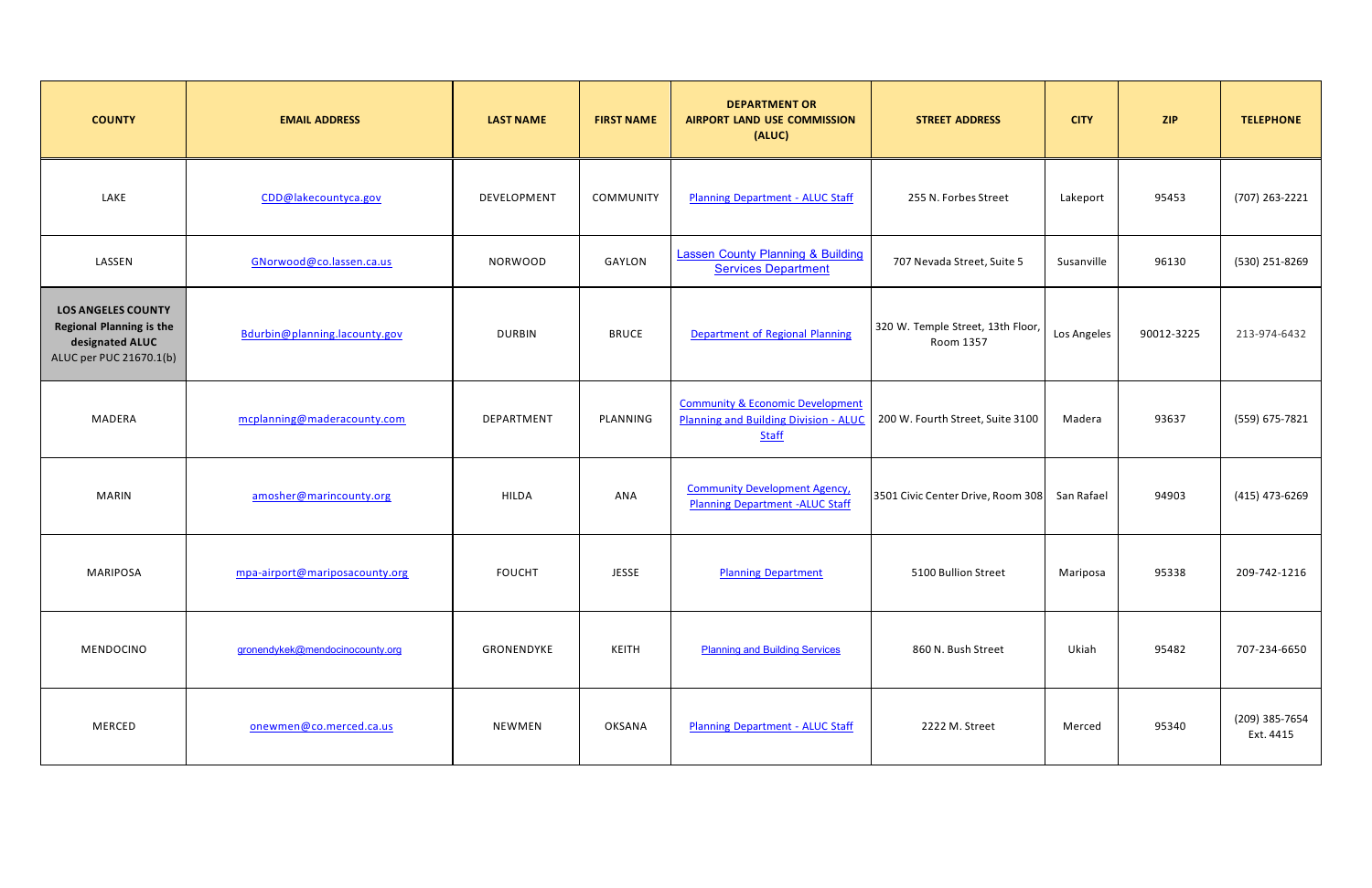| <b>COUNTY</b> | <b>EMAIL ADDRESS</b>              | <b>LAST NAME</b> | <b>FIRST NAME</b> | <b>DEPARTMENT OR</b><br><b>AIRPORT LAND USE COMMISSION</b><br>(ALUC) | <b>STREET ADDRESS</b>                  | <b>CITY</b>      | <b>ZIP</b> | <b>TELEPHONE</b> |
|---------------|-----------------------------------|------------------|-------------------|----------------------------------------------------------------------|----------------------------------------|------------------|------------|------------------|
| <b>MONO</b>   | glefrancois@mono.ca.gov           | LE FRANCOIS      | GERRY             | <b>Planning Department - ALUC Staff</b>                              | P.O. Box 347                           | Mammoth<br>Lakes | 93546      | (760) 924-1810   |
| MONTEREY      | SidorJ@co.monterey.ca.us          | SIDOR            | JOE               | <b>ALUC Staff c/o RMA -Planning</b>                                  | 168 W. Alisal St., 2nd Floor           | Salinas          | 93901      | (831) 755-5262   |
| <b>NAPA</b>   | Shaveta.Sharma@countyofnapa.org   | SHARMA           | SHAVETA           | Conservation, Development, & Planning<br>Department                  | 1195 3rd Street, Room 210              | Napa             | 94559-3001 | (707) 299-1351   |
| NEVADA        | dlandon@nccn.net                  | LANDON           | <b>DAN</b>        | <b>Nevada County Airport Land Use</b><br>Commission                  | 101 Providence Mine Road, Suite<br>102 | Nevada City      | 95959      | (530) 265-3202   |
| ORANGE        | ALUCinfo@ocair.com                | CHOUM            | LEA               | <b>Orange County ALUC</b>                                            | 3160 Airway Avenue                     | Costa Mesa       | 92626      | (949) 252-5170   |
| PLACER        | DMelko@pctpa.net                  | <b>MELKO</b>     | <b>DAVID</b>      | <b>Placer County Transportation Planning</b><br><b>Agency</b>        | 299 Nevada Street                      | Auburn           | 95603      | (530) 823-4090   |
| PLUMAS        | traceyferguson@countyofplumas.com | FERGUSON         | TRACEY            | <b>Planning Department - ALUC Staff</b>                              | 555 Main St.                           | Quincy           | 95971      | (530) 283-6214   |
| RIVERSIDE     | PRull@rivco.org                   | RULL             | PAUL              | <b>Riverside County ALUC</b>                                         | 4080 Lemon Street, 14th FL             | Riverside        | 92501      | (951) 955-5132   |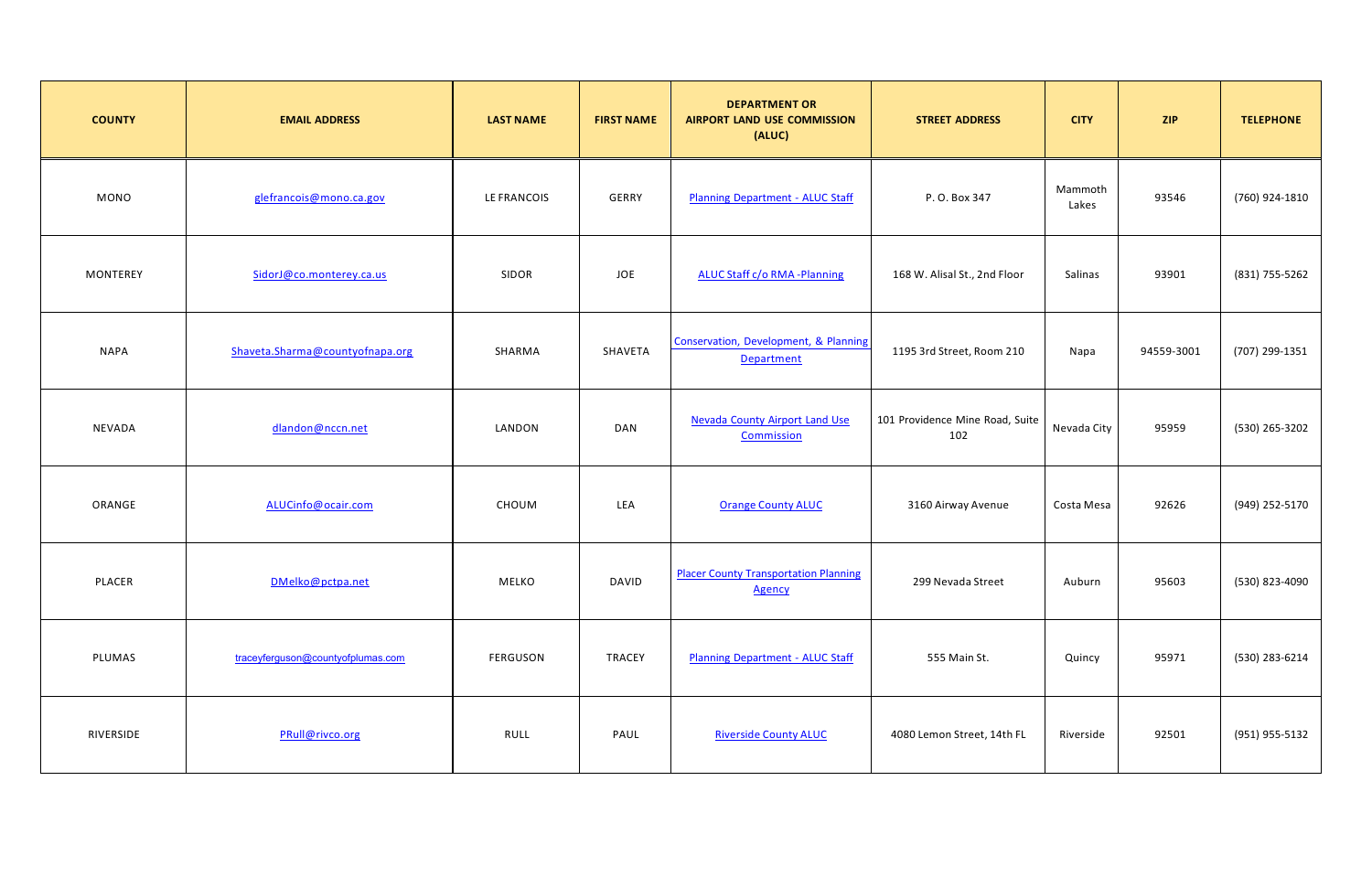| <b>COUNTY</b>                                                          | <b>EMAIL ADDRESS</b>      | <b>LAST NAME</b> | <b>FIRST NAME</b> | <b>DEPARTMENT OR</b><br><b>AIRPORT LAND USE COMMISSION</b><br>(ALUC) | <b>STREET ADDRESS</b>             | <b>CITY</b> | <b>ZIP</b> | <b>TELEPHONE</b> |
|------------------------------------------------------------------------|---------------------------|------------------|-------------------|----------------------------------------------------------------------|-----------------------------------|-------------|------------|------------------|
| SACRAMENTO, SUTTER,<br>YOLO and YUBA COUNTY<br>ALUC per PUC 21670.1(b) |                           |                  |                   |                                                                      |                                   |             |            |                  |
| SACRAMENTO**                                                           | gchew@sacog.org           | <b>CHEW</b>      | GREGORY           | <b>Planning Department - ALUC Staff</b>                              | 1415 L Street, Suite 300          | Sacramento  | 95814      | (916) 340-6227   |
| <b>SUTTER COUNTY**</b>                                                 | gchew@sacog.org           | <b>CHEW</b>      | GREGORY           | <b>Planning Department - ALUC Staff</b>                              | 1415 L Street, Suite 300          | Sacramento  | 95814      | (916) 340-6227   |
| YOLO COUNTY**                                                          | gchew@sacog.org           | CHEW             | GREGORY           | <b>Planning Department - ALUC Staff</b>                              | 1415 L Street, Suite 300          | Sacramento  | 95814      | (916) 340-6227   |
| YUBA COUNTY **                                                         | gchew@sacog.org           | CHEW             | GREGORY           | <b>Planning Department - ALUC Staff</b>                              | 1415 L Street, Suite 300          | Sacramento  | 95814      | (916) 340-6227   |
| <b>SAN BENITO</b>                                                      | veronica@sanbenitocog.org | LEZAMA           | VERONICA          | <b>Airport Land Use Commission</b>                                   | 330 Tres Pinos Road,<br>Suite C-7 | Hollister   | 95023      | (831) 637-7665   |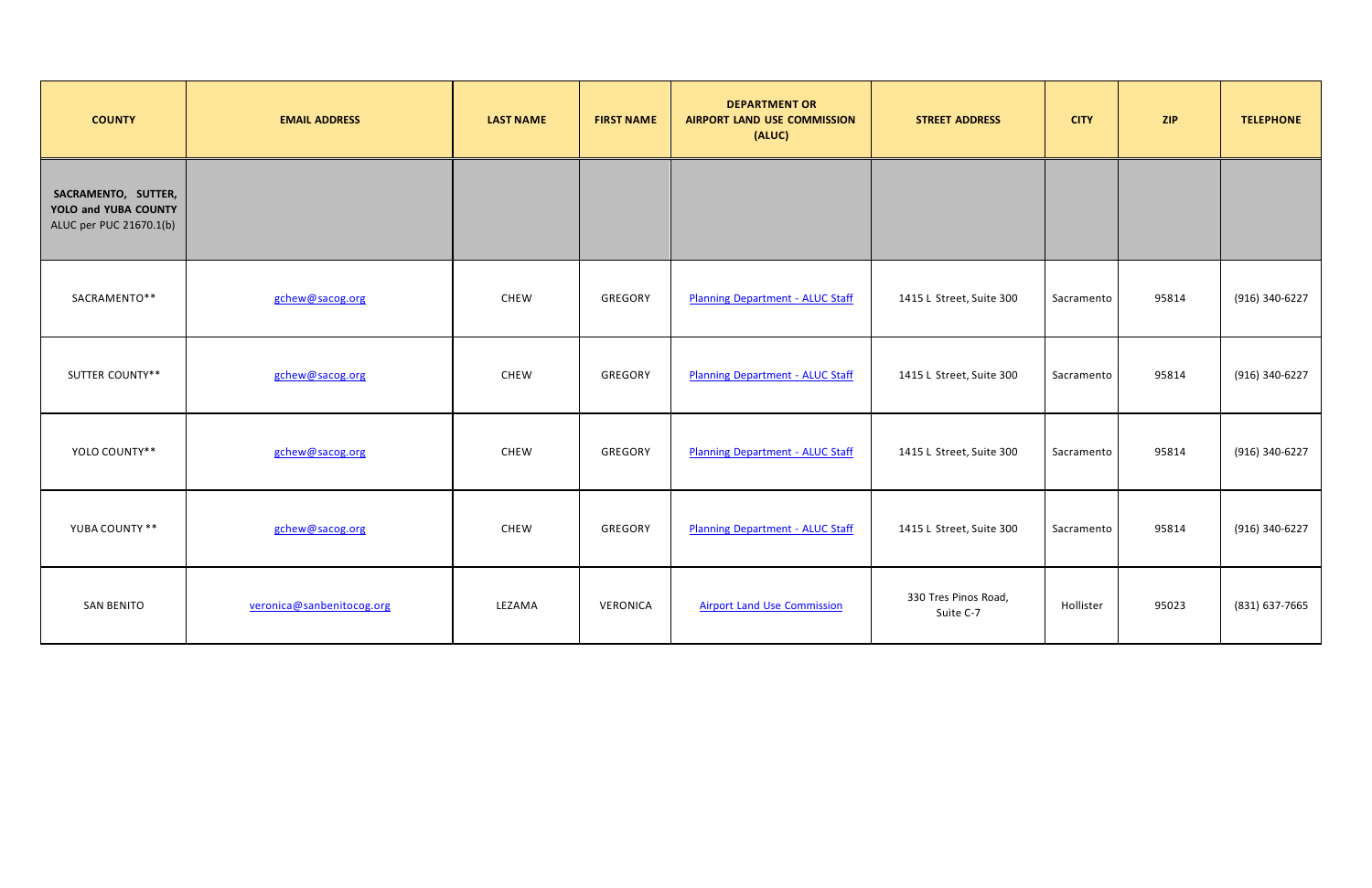| <b>COUNTY</b>                                                                                                                  | <b>EMAIL ADDRESS</b>                          | <b>LAST NAME</b> | <b>FIRST NAME</b> | <b>DEPARTMENT OR</b><br><b>AIRPORT LAND USE COMMISSION</b><br>(ALUC) | <b>STREET ADDRESS</b>                 | <b>CITY</b>       | <b>ZIP</b> | <b>TELEPHONE</b> |
|--------------------------------------------------------------------------------------------------------------------------------|-----------------------------------------------|------------------|-------------------|----------------------------------------------------------------------|---------------------------------------|-------------------|------------|------------------|
| <b>SAN BERNARDINO COUNTY</b><br>See Land Use Services;<br>certain localities act as<br><b>ALUCs</b><br>ALUC per PUC 21670.1(b) | Suzanne.Peterson@lus.sbcounty.gov             | Peterson         | Suzanne           | <b>Land Use Services</b>                                             | 385 N. Arrowhead Avenue, 1st<br>Floor | San<br>Bernardino | 92415-0182 | (909) 387-8311   |
| City of Ontario                                                                                                                | smurphy@ci.ontario.ca.us                      | Murphy           | Scott             | <b>Ontario Plan</b>                                                  | City Hall/303 E. B Street             | Ontario           | 91764      | (909) 395-2419   |
| Redlands                                                                                                                       | bfoote@cityofredlands.org                     | Foote            | <b>Brian</b>      | <b>Development Services</b>                                          | 35 Cajon Street, #20                  | Redlands          | 92373      | (909) 798-7562   |
| City of San Bernardino                                                                                                         | npersson@sbdairport.com                       | Persson          | Nikolas           | San Bernardino International Airport<br><b>Authority</b>             | 1601 E. 3rd St. #100                  | San<br>Bernardino | 92408      | (909) 382-2382   |
| Upland                                                                                                                         | rdalquest@ci.upland.ca.us                     | <b>DALQUEST</b>  | <b>ROBERT</b>     | <b>Planning Department</b>                                           | 460 N. Euclid Ave.                    | Upland            | 91786      | (909) 931-4130   |
| Victorville                                                                                                                    | planning@victorvilleca.gov                    | WEBB             | SCOTT             | Southern California Logistics Airport<br><b>Authority</b>            | 14343 Civic Dr. PO Box 5001           | Victorville       | 92393-5001 | (760) 955-5132   |
| Yucca Valley                                                                                                                   | sstueckle@yucca-valley.org                    | <b>STUECKLE</b>  | SHANE             | <b>Town of Yucca Valley</b>                                          | 58928 Business Center Drive           | Yucca Valley      | 92284      | (760) 369-6575   |
| SAN DIEGO                                                                                                                      | Gowens Ed <egowens@san.org></egowens@san.org> | Gowens           | Ed                | <b>San Diego County Regional Airport</b><br><b>Authority</b>         | P.O. Box 82776                        | San Diego         | 92138-2776 | 619 400-2244     |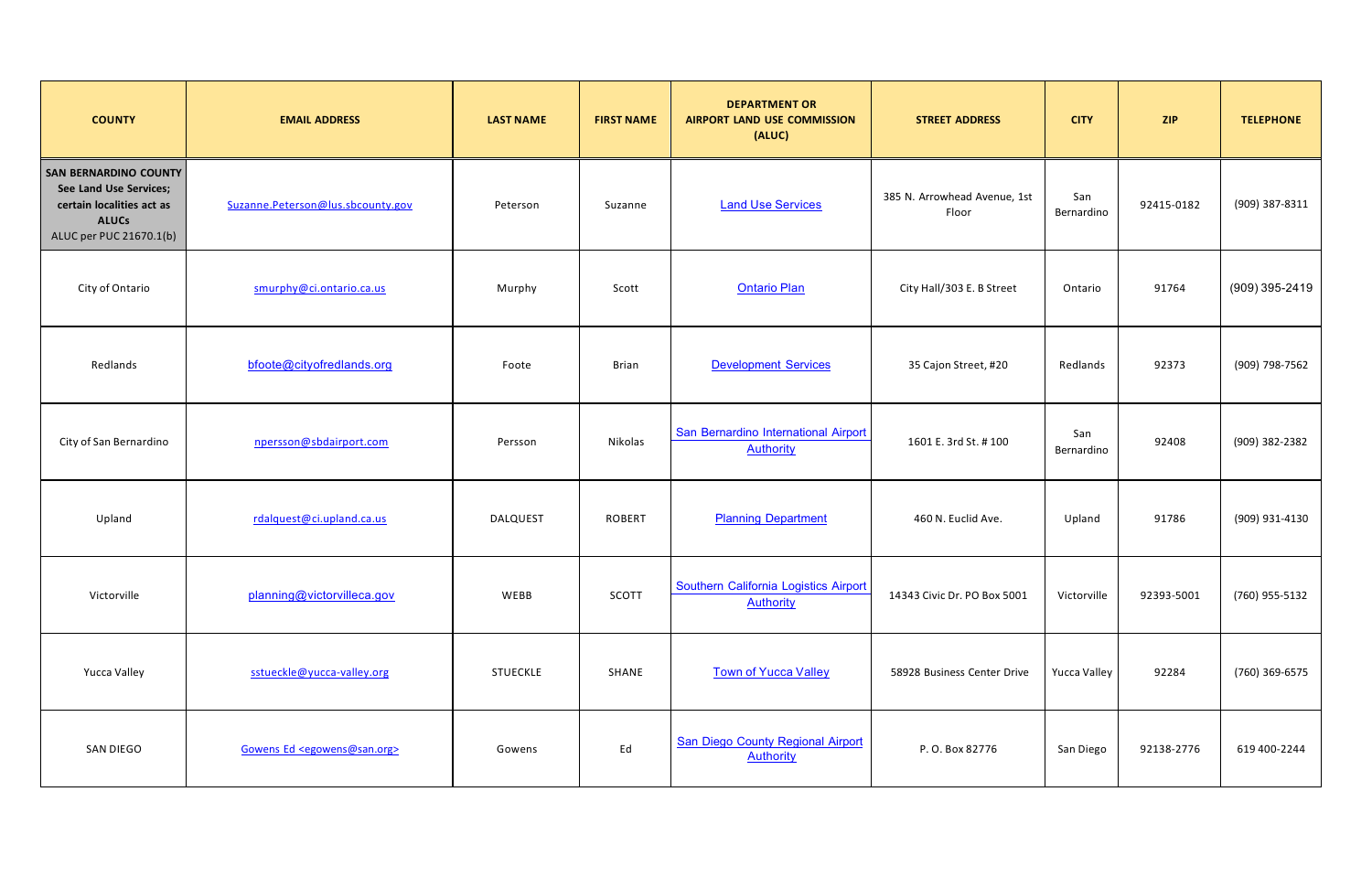| <b>COUNTY</b>      | <b>EMAIL ADDRESS</b>         | <b>LAST NAME</b> | <b>FIRST NAME</b> | <b>DEPARTMENT OR</b><br><b>AIRPORT LAND USE COMMISSION</b><br>(ALUC)  | <b>STREET ADDRESS</b>                            | <b>CITY</b>        | <b>ZIP</b> | <b>TELEPHONE</b> |
|--------------------|------------------------------|------------------|-------------------|-----------------------------------------------------------------------|--------------------------------------------------|--------------------|------------|------------------|
| <b>SAN JOAQUIN</b> | lang@sjcog.org               | LANG             | <b>HALEY</b>      | <b>Regional Transportation Plans</b>                                  | 555 E. Weber Avenue                              | Stockton           | 95202      | (209) 235-0565   |
| SAN LUIS OBISPO    | tkeith@co.slo.ca.us          | KEITH            | TREVOR            | Department of Planning and Building                                   | 1055 Monterey St.                                | San Luis<br>Obispo | 93408      | 805-781-5000     |
| <b>SAN MATEO</b>   | kkalkin@smcgov.org           | KALKIN           | SUZY              | <b>Airport Land Use Commission</b>                                    | 555 County Center, 5th Floor                     | Redwood City       | 94063      | (650) 599-1460   |
| SANTA BARBARA      | AOrfila@sbcag.org            | ORFILA           | ANDREW            | <b>Airport Land Use Commission</b>                                    | 260 N. San Antonio Road, Suite B   Santa Barbara |                    | 93110      | (805) 961-8907   |
| <b>SANTA CLARA</b> | mark.connolly@pln.sccgov.org | CONNOLLY         | MARK              | Depertment of Planning &<br>Development - ALUC Staff                  | 70 W. Hedding Street, East Wing,<br>7th Floor    | San Jose           | 95110      | (408) 299-5786   |
| SANTA CRUZ COUNTY  | cdd@cityofwatsonville.org    | MERRIAM          | SUZI              | <b>Community Development Department</b>                               | 250 Main St.                                     | Santa Cruz         | 95076      | 831-768-3050     |
| SHASTA             | jwadleigh@cityofredding.org  | Jim              | Wadleigh          | <b>Shasta County Resource Management,</b><br><b>Planning Division</b> | 1855 Placer Street, Suite 103                    | Redding            | 96001      | 530-224-4321     |
| SISKIYOU           | bwalker@co.siskiyou.ca.us    | WALKER, AICP     | <b>BRETT</b>      | <b>Community Development Department</b>                               | 806 S. Main Street                               | Yreka              | 96097      | (530) 841-8213   |